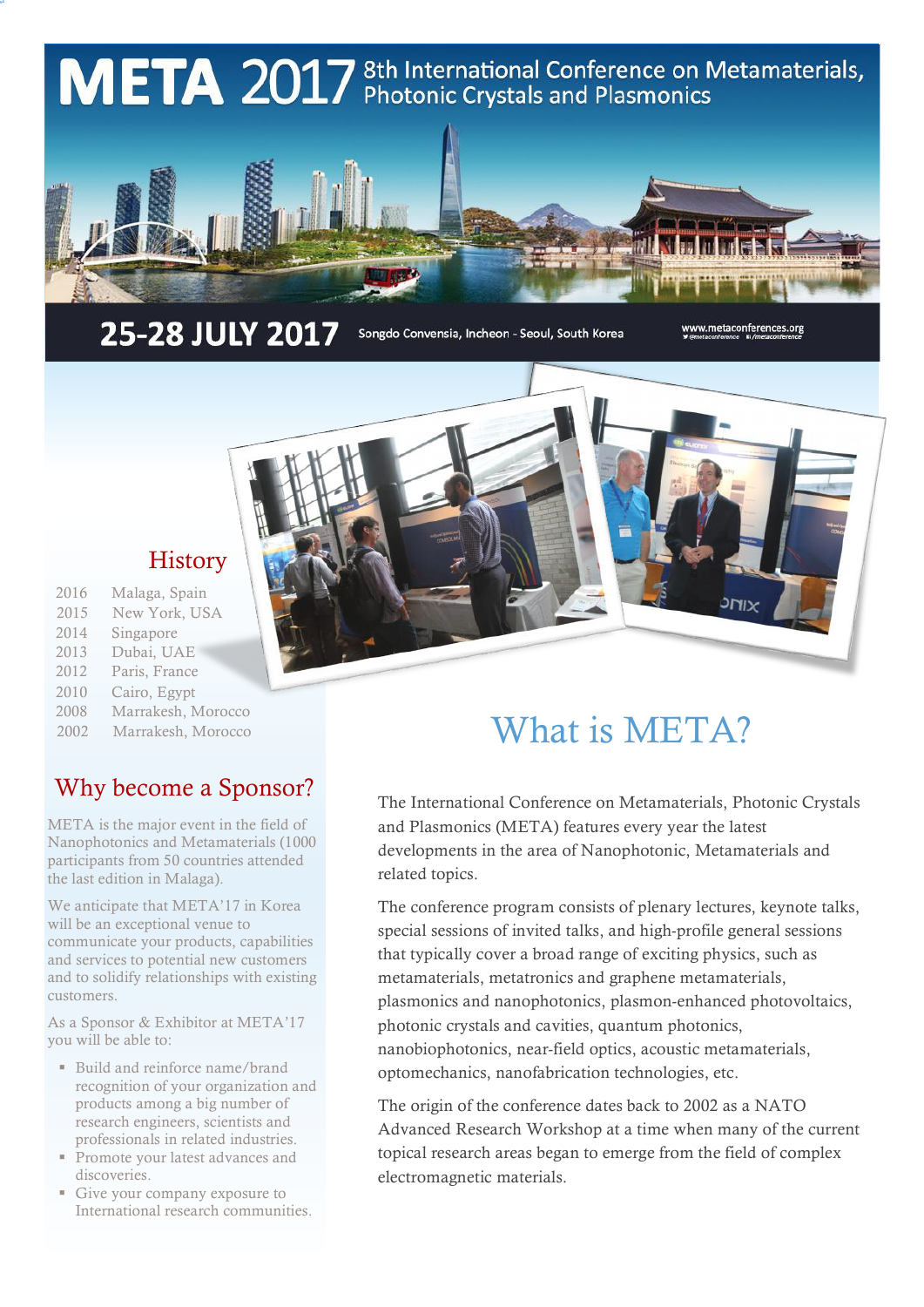#### SPONSORING AND EXHIBITION OPPORTUNITIES **SPONSORING AND EXHIBITION** OPPORTUNITIES



# Exhibits Opportunities

META 2017 provides an integrated exhibition area close to technical sessions and coffee to ensure frequent attendance. This is an excellent chance to present your company and its recent results, as well as to get in touch with other young and senior scientists from industry and academia. The exhibition will open on Tuesday 25 July and will close on Friday 28 July after lunch.

## Platinum  $(\text{\textsterling}10.000)$

- Banner or roll-up of your company displayed at the registration area (company to provide the banner).
- 3h rental of a room discussions or small presentations to a target group (AV equipment included); content to be approved by META organizing committee.
- Conference delegate passes for 3 representatives of your company or your chosen guests (including coffee breaks & the conference dinner).
- Company description on the website (up to 90 words).
- Complimentary 6m x 3m exhibition booth including 2 tables and 4 chairs, light, power supply.
- Advertisement in the META 2017 Program Book (1/2 page).
- Your logo on all email publicity distributed to over 20,000 key industry and academic contacts.
- Your logo displayed on META 2017. conference website with a link to the company website.
- Your logo printed on the Program Book (on the cover).
- Company's marketing material added to conference bags (1 item, sponsor to provide material).



## Gold (€3.000)

- Conference delegate passes for 2 representatives of your company or your chosen guests (including coffee breaks & the conference dinner).
- Company description on the website (up to 60 words).
- Complimentary 3m x 3m exhibition booth including 1 table and 2 chairs, light, power supply.
- Advertisement in the META 2017 Program Book (1/4 page).
- Your logo displayed on META 2017 conference website with a link to the company website.
- Your logo printed on the Program Book (on the cover).
- Company's marketing material added to conference bags (1 item, sponsor to provide material).

### Previous Sponsors

#### META'15 – New York

EPL, STS ELIONIX, ACS PHOTONICS, CST, COMSOL, ATTOCUBE, RAITH, NT-MDT, WITEC, NEASCPEC, PHOTON DESIGN, NKT PHOTONICS, TOPTICA, MANEY PUBLICATION, AMERICAN ELEMENTS

#### META16 – Malaga

EPL, NT-MDT, STS ELIONIX, ACS PHOTONICS, CST, SMART FORCE TECHNOLOGIES, WITEC, NEASCPEC, PHOTON DESIGN, ACS OMEGA, MATERIALS HORIZON, SYMETRY